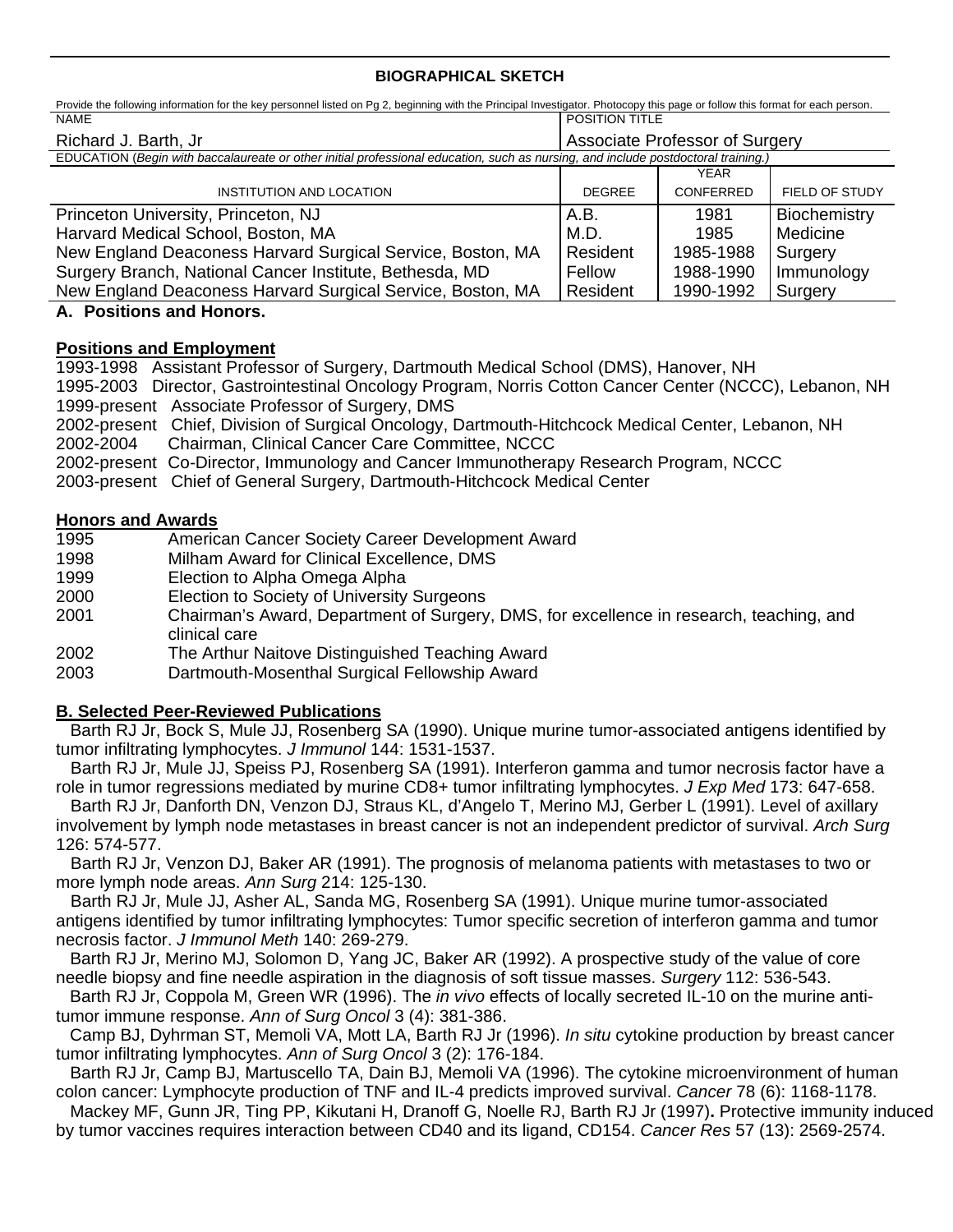Mackey MF, Gunn JR, Maliszewsky C, Kikutani H, Noelle RJ and Barth RJ Jr (1998). Dendritic cells require maturation via CD40 to generate protective antitumor immunity. *J Immunol* 161: 2094-2098.

Barth RJ Jr (1999). Histologic features predict local recurrence after breast conserving therapy of Phyllodes tumors. *Breast Cancer Res Treat* 57 (3): 291-295.

Lambert LA, Colacchio TA, Barth RJ Jr (2000). Interval hepatic resection of colorectal metastases improves patient selection. *Arch Surgery* 135 (4): 473-480.

Barth RJ J, Mule JJ. "IL-2: Preclinical trials." In:*Biologic Therapy of Cancer: Principle and Practice*, edited by SA Rosenberg, Philadelpha, PA: Williams and Wilkins, 2000.

Gibson GR, Lesnikoski BA, Yoo J, Mott LA, Cady B, Barth RJ Jr (2001) A comparison of ink-directed and traditional whole-cavity re-excision for breast lumpectomy specimens with positive margins*. Ann Surg Oncol*  8 (9): 693-704.

Schwaab T, Weiss JE, Schned AR, Barth RJ Jr (2001). Dendritic cell infiltration in colon cancer*. J Immunother* 24 (2): 130-137.

Lambert LA, Gibson GR, Maloney M, Durell B, Noelle RJ, Barth RJ Jr (2001). Intranodal immunization with tumor lysate pulsed dendritic cells enhances protective anti-tumor immunity. *Cancer Res* 61: 641-646.

Pipas JM, Mitchell SE, Barth RJ Jr, Vera-Gimon R, Rathmann J, Meyer LP, Wagman RS, Lewis LD, McDonnell C, Colacchio TA, Perez RP (2001). A phase I study of twice weekly gemcitabine and concomitant external beam radiotherapy in patients with adenocarcinoma of the pancreas. *Int J Rad Onc Biol Physics* 50 (5): 1317-1322.

Lambert LA, Gibson GR, Maloney M, Barth RJ Jr (2001). Equipotent generation of protective anti-tumor immunity by various methods of dendritic cell loading with whole cell tumor antigens. *J Immunother* 24 (3): 232-236.

Guyre CA, Fisher JL, Waugh MC, Wallace PK, Tretter CG, Ernstoff MS, Barth RJ Jr (2002). Advantages of hydrophobic culture bags over flasks for the generation of monocyte-derived dendritic cells for clinical applications*. J Immunol Methods* 262 (1-2): 85-94.

Frleta D, Lin JT, Quezada SA, Wade TK, Barth RJ Jr, Noelle RJ, Wade WF (2003). Distinctive maturation of *in vitro* versus *in vivo* anti-CD40 mAb-matured dendritic cells in mice*. J Immunother* 26 (1): 72-84.

 Barth RJ, Gibson G, Carney P, Mott L, Becher R, Poplack S. (2005) Detection of breast cancer by screening mammography allows patients to be treated with less toxic therapy, *Am J Roentgenology*, 184: 324-9.

Pipas, JM, Barth RJ, Zaki B, Tsapakos M, Bettmann M, Cates J, Suriawinata A, Ripple G, Sutton J, Gordon S, McDonnell C, Perez R, Redfield N, Meyer L, Marshal J, Cole B, Colacchio T. (2005). Docetaxel/gencitabine followed by Gemcitabine and external beam radiotherapy in patients with pancreatic adenocarcinoma, *Ann Surg Onc*. 12: 995-1004.

Greer S, Pipas J, Sutton J, Zaki B, Tsapakos M, Colacchio T, Gibson J, Wiener, D, Ripple,G, Barth RJ. Effect of neoadjuvant therapy on local recurrence after resection of pancreatic adenocarcinoma. J Am Coll Surg 2008, 206: 451-457.

Gorechlad J, McCabe E, Higgins J, Likosky D, Lewis P, Rosenkranz K, Barth RJ. Screening for Recurrences in Patients Treated with Breast Conserving Surgery: Is there a Role for MRI? Ann Surg Onc 2008: 15: 1703-9.

#### **Recently Completed Research Support**

5 R29CA76612-05 Barth (PI) 07/01/98 – 06/30/04 NIH

Mechanisms underlying CD40L's role in tumor immunity

The goal of this project is to explore the cellular mechanisms by which CD40 activation leads to anti-tumor immunity in murine models.

P20 RR16437 Barth (PI of Project 5), William Green, PhD overall PI 10/01/01 – 12/31/04 NIH

A trial of a CD40 activated dendritic cell vaccine in patients with resected colorectal cancer The purpose of this study is to evaluate the immunologic effectiveness of a CD40L activated, intranodally injected DC vaccine in patients as part of a clinical trial, and evaluate new vaccines in mouse models.

## **C. Current Research Support**